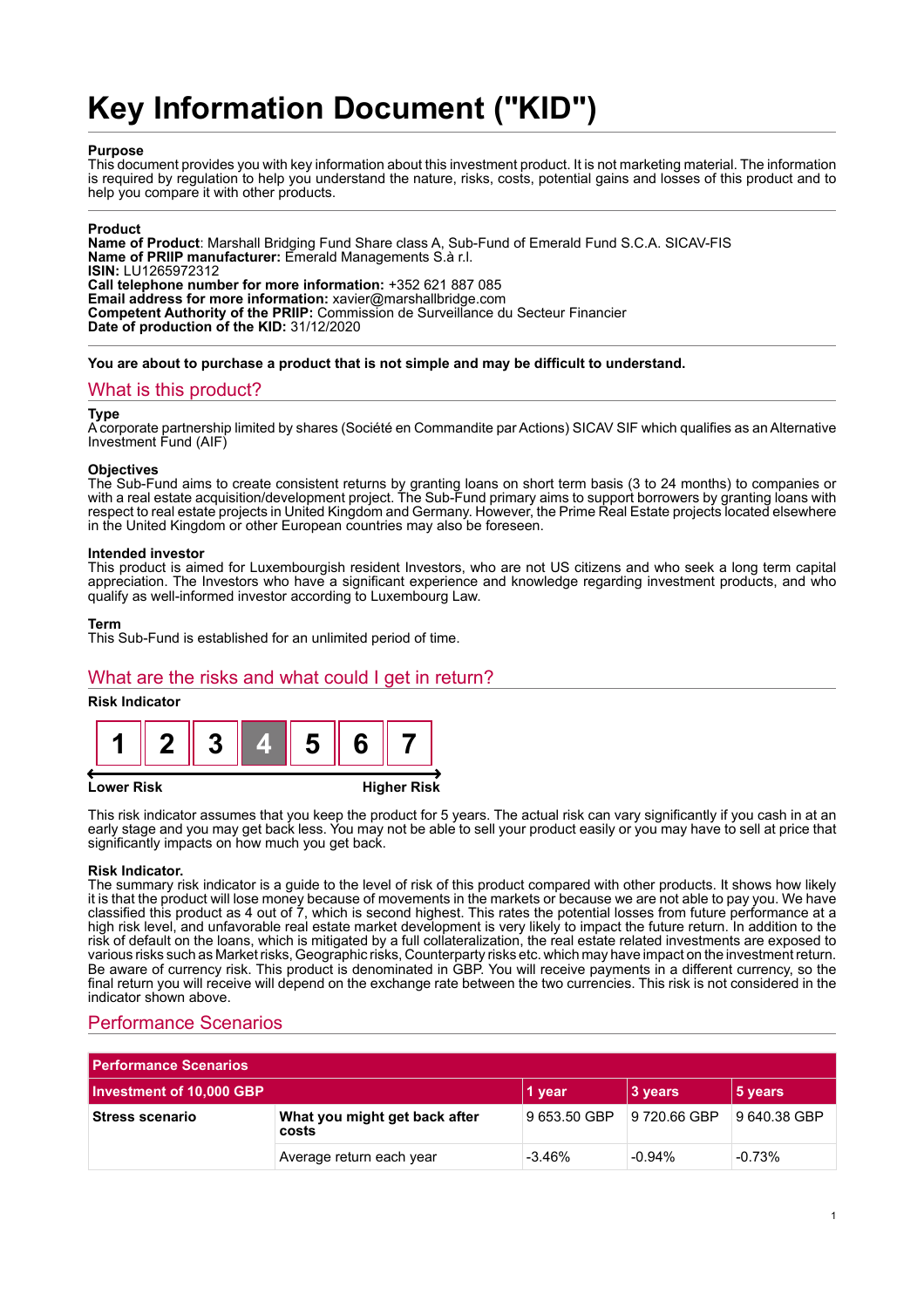| <b>Performance Scenarios</b>    |                                        |               |               |               |
|---------------------------------|----------------------------------------|---------------|---------------|---------------|
| <b>Investment of 10,000 GBP</b> |                                        | 1 year        | 3 years       | 5 years       |
| Unfavourable scenario           | What you might get back after<br>costs | 10 724.72 GBP | 12 464.52 GBP | 14 515.12 GBP |
|                                 | Average return each year               | 7.25%         | 7.62%         | 7.74%         |
| Moderate scenario               | What you might get back after<br>costs | 10 814.72 GBP | 12 647.89 GBP | 14 791.80 GBP |
|                                 | Average return each year               | 8.15%         | 8.14%         | 8.14%         |
| Favourable scenario             | What you might get back after<br>costs | 10 904.35 GBP | 12 832.63 GBP | 15 072.19 GBP |
|                                 | Average return each year               | 9.04%         | 8.67%         | 8.55%         |

This table shows the money you could get back over the next 5 years, under different scenarios, assuming that you invest GBP 10,000. The scenarios shown illustrate how your investment could perform. You can compare them with the scenarios of other products. The scenarios presented are an estimate of future performance based on evidence from the past, and may not anticipate any future performance. What you get back will vary depending on how the markets perform and how long you keep the investment. The stress scenario shows what you might get back in extreme market circumstances and does not take into account the situation where we are not able to pay you. The figures shown include all the costs of the product itself, but may not include all the costs that you pay to your advisor or distributor. The figures do not take into account your personal tax situation, which may also affect how much you may get back.

## What happens if Emerald Managements S.à r.l. is unable to pay out?

In the event of a liquidation of Emerald Managements S.à r.l. or ING Luxembourg S.A. in its quality of depositary, the assets of the AIF under management do not form part of their estate and cannot be claimed by their creditors.

## What are the costs?

The Reduction in Yield (RIY) shows what impact the total costs you pay will have on the investment return you may receive. The total costs take into account one-off, ongoing and incidental costs.

The amounts shown here are the cumulative costs of the product itself, for the Recommended Holding Period. They include potential early exit penalties. The figures assume you invest GBP 10,000. The figures are estimates and may change in the future.

The person selling or advising you about this product may charge you other costs. If so, this person will provide you with information about these costs and show you the impact that all costs will have on your investment over time. **Costs over time**

| Investment 10,000<br><b>Scenarios</b> | If you cash in after 1 If you cash in after $3$ If you cash in after 5<br>vear | <b>vears</b> | <b>vears</b> |
|---------------------------------------|--------------------------------------------------------------------------------|--------------|--------------|
| <b>Total costs</b>                    | 521.61 GBP                                                                     | 1919.81 GBP  | 3 928.36 GBP |
| Impact on return (RIY) per year       | $5.22\%$                                                                       | $5.22\%$     | $5.22\%$     |

#### **Composition of costs**

The table below shows:

- 1 the impact each year of the different types of costs on the investment return you might get at the end of the recommended holding period;
- the meaning of the different cost categories.

| Impact on return per year for the Recommended Holding Period |                                |          |                                                                                                                                                                                                |  |
|--------------------------------------------------------------|--------------------------------|----------|------------------------------------------------------------------------------------------------------------------------------------------------------------------------------------------------|--|
| One-off costs<br>annualized over 5<br>vears                  | Entry costs                    | $0.00\%$ | The impact of the costs you pay when entering your<br>investment. This is the most you will pay, and you could<br>pay less. This does not include the costs of distribution of<br>our product. |  |
|                                                              | Exit costs                     | $0.00\%$ | The impact of the costs of exiting your investment when it<br>matures. 5% for the first year to 1% for the fifth year<br>decreasing each year and applied to the amount<br>redeemed.           |  |
| Ongoing costs                                                | Portfolio transaction<br>costs | 1.02%    | The impact of the costs of us buying and selling underlying<br>investments for the product.                                                                                                    |  |
|                                                              | Other ongoing costs            | 3.59%    | The impact of the costs that we take each year for<br>managing your investment and the costs presented in<br>Section II                                                                        |  |